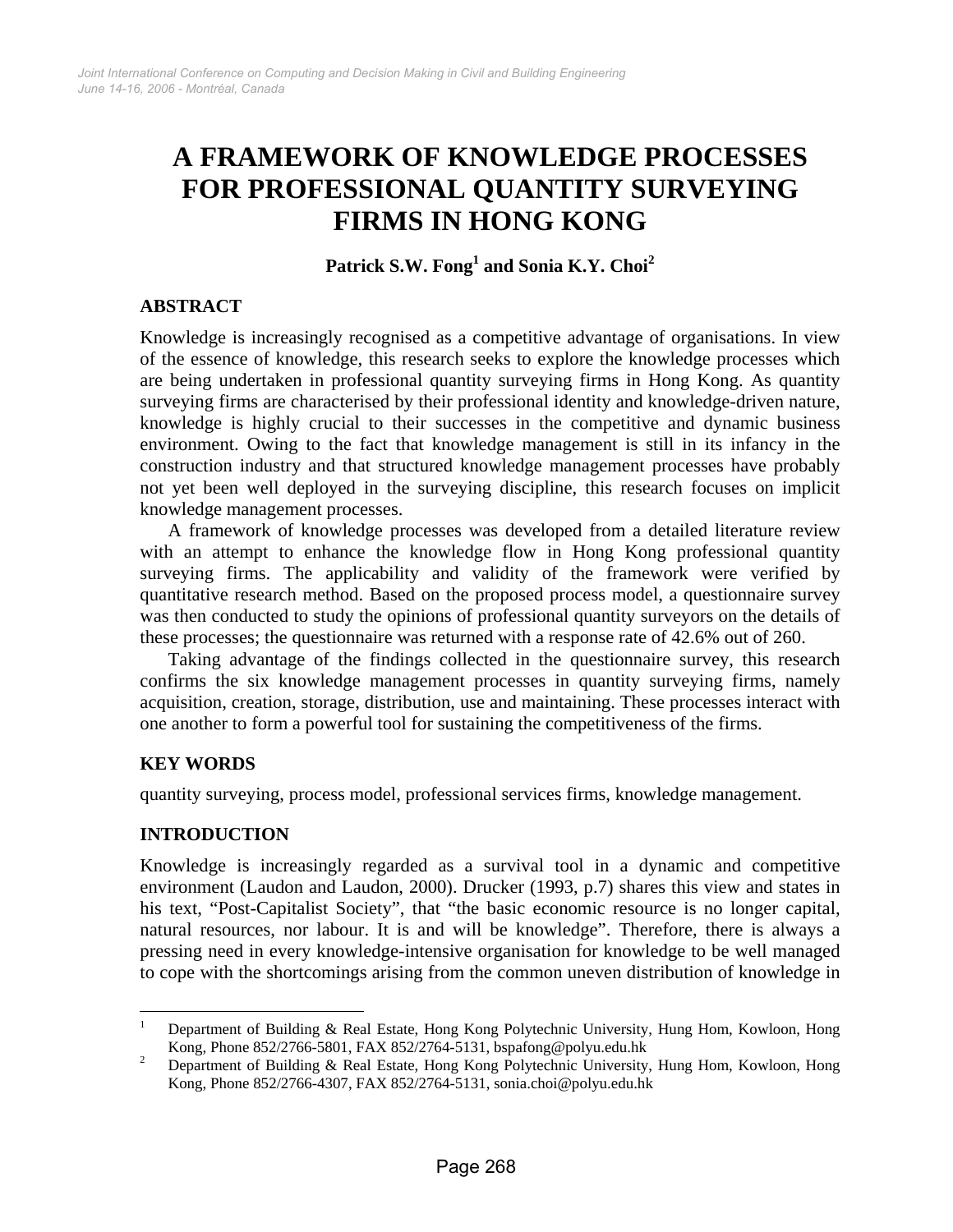these organisations. This is fully echoed by Nissen (2004, p.186), who emphasises that "efficient knowledge flow is critical to enterprise performance". In spite of its inherently crucial role, knowledge is often not managed in a systematic manner, and its contribution to firm success is commonly overlooked. These firms may hold a belief that investment in knowledge processes would rarely boost the firms' business and generate proportionate financial returns.

In line with other knowledge-intensive organisations in Hong Kong, like accounting, engineering and legal firms, quantity surveying firms place heavy reliance on their wealth of knowledge in their business. Despite the existence of lots of variants in form and context, it is evident that this wealth of knowledge invariably injects substantial influence into the firms' operation and project deliverables. For instance, exchanges of ideas and discussions are normal scenes in corridors and across meeting tables. Reference to archives of useful cost data and contract document templates almost constitutes an indispensable process in the compilation of every contract document.

Quantity surveying firms not only are knowledge-intensive firms but also possess the characteristics of professional services organisations. Theoretically, the issue of managing knowledge should have attracted much attention in quantity surveying firms, as only those that can best manage knowledge are able to preserve their competitive advantage (Hiebeler, 1996). To the contrary, little is known about the current practice adopted in quantity surveying firms. Even worse, despite the emergence of various frameworks of knowledge management processes advocated by different scholars, there is so far no similar framework specifically representing how knowledge is managed in quantity surveying firms.

In view of the dominance of quantity surveyors practising in both the construction industry and the surveying discipline and the intermingled relationship between knowledge and quantity surveying firms, a study of the process of how quantity surveying firms manage knowledge seems to be of significant and practical importance. The overall aim of this research is to ascertain how professional quantity surveying firms in Hong Kong implicitly manage knowledge. The specific objectives of this research are: (1) to investigate the knowledge managing activities / actions generally undertaken in quantity surveying firms, and (2) to develop a conceptual framework of managing knowledge for professional quantity surveying firms.

## **LITERATURE REVIEW**

#### **MANAGING KNOWLEDGE**

Nowadays, knowledge is considered as an input potentially more influential than the traditional factors of production such as land, labour, capital and raw materials (Liao and Yau, 2001). However, knowledge itself is an abstract concept and thus cannot be defined in simple terms. Although knowledge originates from a hierarchical scale with "data", "information" and "wisdom", attempts to identify the definition of knowledge by adopting these distinctions are considered far from satisfactory (Kamara et al., 2002).

On the other hand, some scholars suggest that knowledge can instead be identified by reference to its functions. Sveiby (1997, p.38) believes that "knowledge is a capability to act" and this view is also supported by Roth (2002, p.13), who defines knowledge as: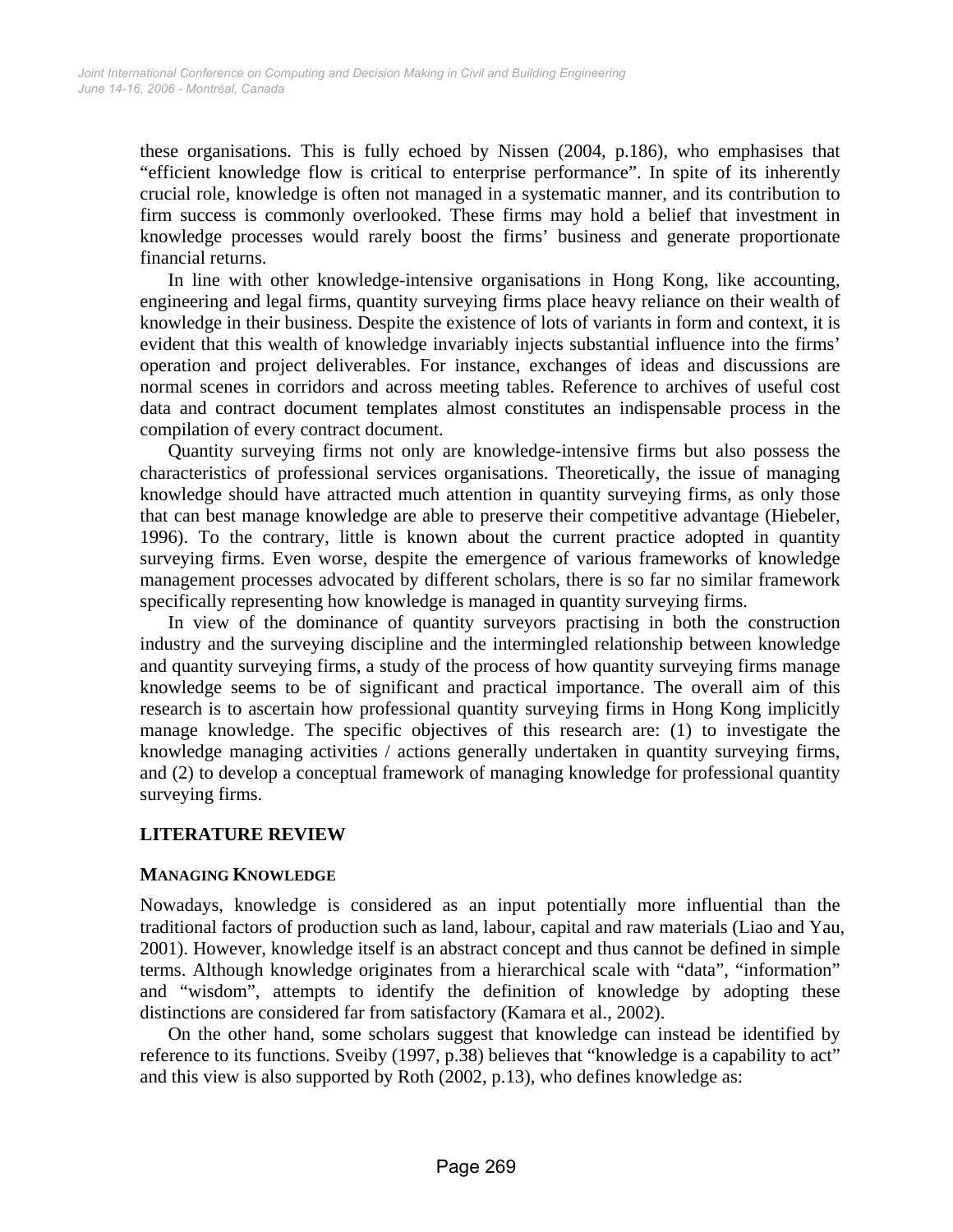*"… the evaluating and incorporating of new experiences and information. It is a set of insights, experiences, and procedures that guide thoughts, behaviours, actions and decisions. Action is a choice made on the basis of knowledge."* 

A close examination of the knowledge in a firm can enable us to arrive at a more delicate classification. It can be categorised into two distinct stocks of knowledge, namely private and public stocks. This concept of private and public stocks of knowledge was introduced by Matusik (2002). He states that "private knowledge is unique to the firms … which can be a source of competitive advantage whereas public knowledge resides in public domain … not unique to any one firm and is public good" (Matusik, 2002, p.458).

Evans (2003, p.3) is concerned with private knowledge and asserts that "knowledge is now considered the key strategic business asset". Further, quantity surveying firms in Hong Kong are operating as private enterprises and competing among themselves. In order to differentiate itself from others, every quantity surveying firm has to strive to demonstrate its competitive advantage to potential clients by promoting the wealth of knowledge residing in the firm's output. This wealth of knowledge generally represents the organisational memory of the firm, which is a fruit of the experience and knowledge gained by quantity surveyors over time.

The debate about the definition of knowledge does not cease at this point. Among numerous schools of thoughts, some scholars have proposed that knowledge is indeed either tacit or explicit (Polyani, 1966; Nonaka, 1994). Tacit knowledge is subjective and personal. On the other hand, explicit knowledge is objective, formal and can be codified in the form of words, models, and formulae for communicating to others (Nonaka and Takeuchi, 1995). In view of the above, knowledge itself is basically an intangible concept. The demarcation line differentiating it from other entities is sometimes too fine to be identified. After all, as indicated above, it can still be sensibly defined in different contexts and perspectives.

#### **IMPLICITLY MANAGING KNOWLEDGE**

In recent years, academic literature has placed a strong emphasis on the crucial role of knowledge in organisations. This is because knowledge management is gaining importance in organisations and is well proved to shorten production time, improve customers' satisfaction and minimise cost (Leonard-Barton, 1995). Nevertheless, knowledge management is still in its infancy in the construction industry. It is common for firms to somehow be involved in knowledge management, but often it is implemented implicitly and informally (Gamble, 2001). Although knowledge management is perceived by the majority as a way to enhance knowledge and to establish competitive advantage, knowledge management in the Hong Kong surveying industry has not been extensively adopted. This phenomenon is well reflected by the observation of Fong and Cao (2004) that knowledge management in general practice surveying firms has received limited awareness and application. Owing to the fact that formal knowledge management, such as employing knowledge management consultants, importing knowledge management practice and establishing internal knowledge management departments, is less likely to be observed in the Hong Kong surveying industry, the focus of this research is to reveal how professional quantity surveying firms implicitly manage knowledge, i.e. the underlying aspects of knowledge management practice.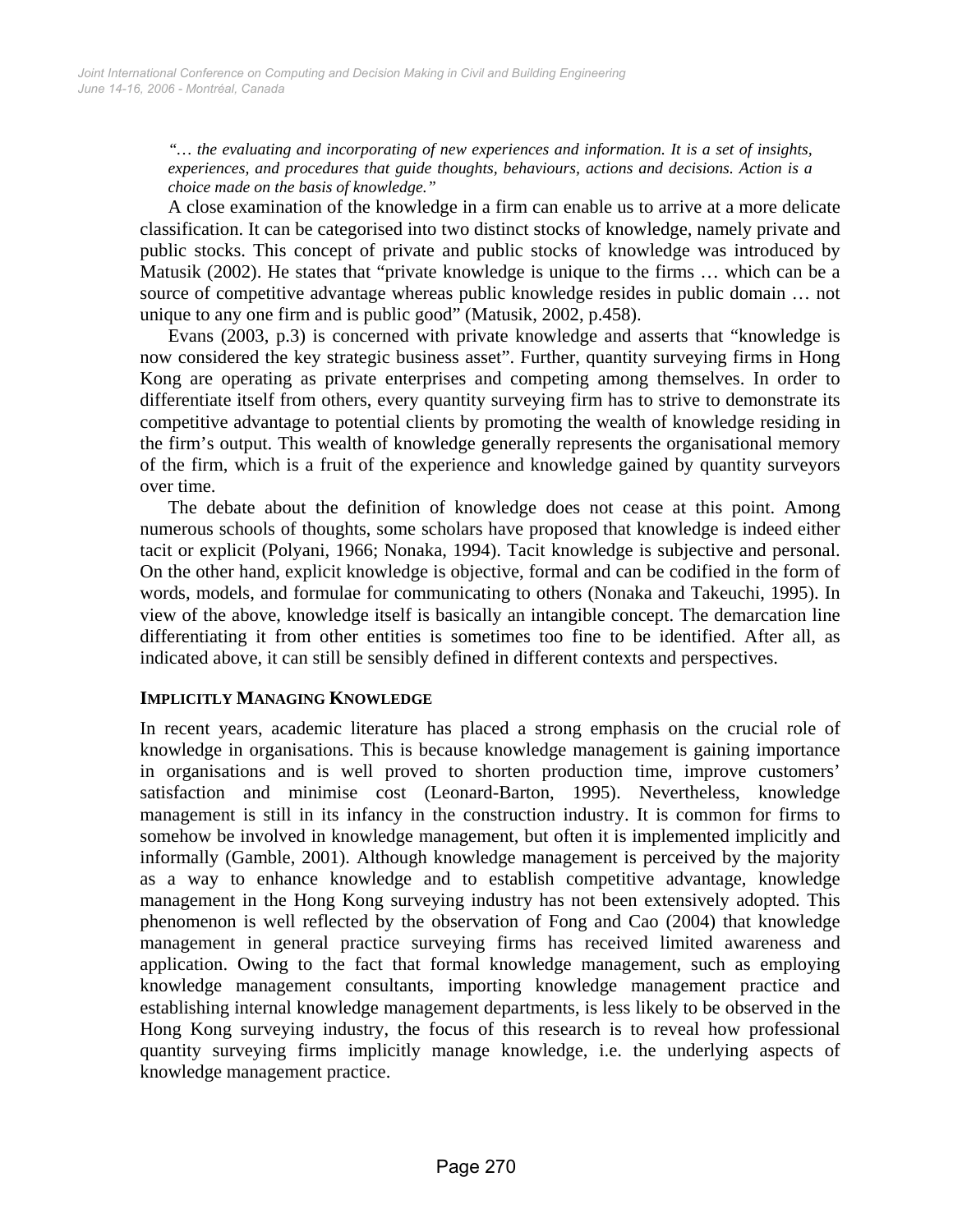#### **QUANTITY SURVEYING FIRMS**

Most quantity surveying firms in Hong Kong operate as private partnerships. The entry barrier into the professional quantity surveying field lies in one's academic qualification and training. In most cases, university graduates with a major in quantity surveying basically fulfil the entry requirements. After that, these novice quantity surveyors are assigned to teams with existing staff under the supervision and direction of an associate or a partner. When these firms are commissioned by clients to provide cost and contractual expertise for construction projects, the partner in charge will appoint team members, comprising associates and quantity surveyors, to fulfil the professional duty. As such, it can reasonably be deduced that quantity surveying firms predominantly adopt quantity surveyors' expertise, knowledge and skill to satisfy their clients' needs. Therefore, quantity surveyors can be considered a key component of the wealth of knowledge in their firms. Undoubtedly, they should be given a clear and precise definition. An authoritative organisation, the Hong Kong Institute of Surveyors (2004, p.17), provides a clear indication in this respect. It states that:

*"Quantity surveyors are professionals who have been trained as construction cost consultants. They have expert knowledge of costs, values, labour and material prices, finance, contractual arrangements and legal matters in the construction field."* 

In general, the value of quantity surveyors lies in their ability to fulfil the need to control expenditure and to strive for the best value for their clients' investment in building and civil engineering projects. On the other hand, the duty of quantity surveyors is multifold and can easily be identified in many reference books. For instance, quantity surveyors in the United Kingdom are often involved in the selection of construction materials. By contrast, quantity surveyors in Hong Kong seldom provide such service. As this research is confined to the study of implicit processes for managing knowledge in quantity surveying firms in Hong Kong, the duty of quantity surveyors should be defined with due regard to the practice in Hong Kong construction industry.

## **METHODOLOGY**

This research is best established by an inquiry into the views of a wider spectrum of relevant respondents. In view of this, questionnaires to quantity surveyors practising in professional quantity surveying firms are therefore proposed. The findings derived in questionnaires allow the researcher to elaborate and refine the definition of the knowledge processes to ensure a broader representation in quantity surveying firms. Regarding the mode of the survey, it is shown that questionnaires are most popular among academic scholars. Its popularity does not stand for no reason. It does not only allow a large amount of data to be gathered in shorter time and at less cost (Sekaran, 2003), but also easily extends the reach of contact to a large number of respondents. Furthermore, its anonymous nature guarantees a secure environment for respondents to freely indicate their genuine views. Apart from these, this mode of survey also allows respondents to allocate their time to respond at their own convenience.

260 questionnaires are administered to quantity surveyors practising in professional quantity surveying firms in Hong Kong. The composition of those selected is determined by an entirely random ballot of the lists in the Membership Directories so as to guarantee a well graded distribution.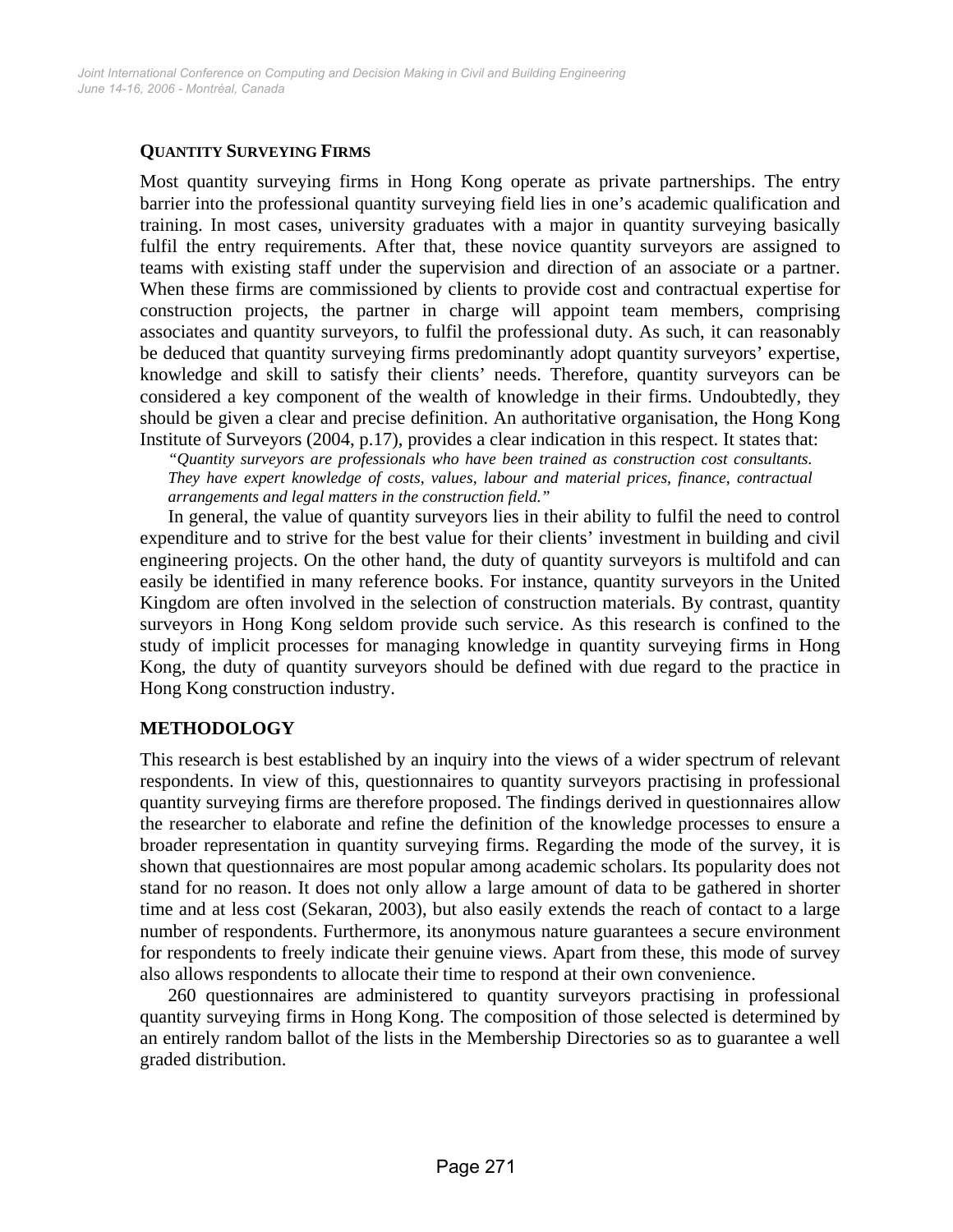Nederhof (1985) observes that response rates between 10% and 30% are generally anticipated. Similarly, Owen and Jones (1994, p.313) posit that "on average a response rate of 20% of questionnaires returned without reminders is considered satisfactory, while 40% is exceptionally good". Alreck and Settle (2004, p.36) further discuss the response rates of questionnaires and opine that "mail surveys with response rates over 30% are rare". Based on the views above, the response rate of this questionnaire lies above the acceptable level. Among the 260 questionnaires dispatched, 111 questionnaires were completed and returned which constituted 42.6% of the entire sample of quantity surveyors.

Based on the above literature review regarding the intermingled relation between knowledge and quantity surveying firms and the insufficient awareness of knowledge aspect in these firms, a hypothesis is put forward as: There are underlying activities / actions undertaking in quantity surveying firms to manage knowledge.

# **QUANTITATIVE DATA**

This research aims to present a framework of managing knowledge processes for professional quantity surveying firms. The proposed framework is derived from an analysis of a variety of processes described in academic literature and is further substantiated by detailed statistical survey. In the light of the ever growing demand for knowledge innovation and the fast changing nature of knowledge managing frameworks, it is sensible to confine the discussion to managing knowledge processes prevailing in the past ten years so as to maintain the validity of the research. In total, twenty one knowledge management models/processes were examined in detail and result in the proposed framework for knowledge processes for quantity surveying firms in Hong Kong, as shown in Figure 1.



Figure 1: Proposed Framework of Knowledge Processes in Hong Kong Quantity Surveying Firms

The questionnaire was specifically framed with an aim to affirm the presence of the six proposed framework of knowledge processes in Hong Kong quantity surveying firms. The wordings in the questions were normalised to account for the relatively immature recognition of managing knowledge processes in these firms. Technical terms, such as knowledge acquisition, etc., frequently adopted in academic literature were deliberately avoided and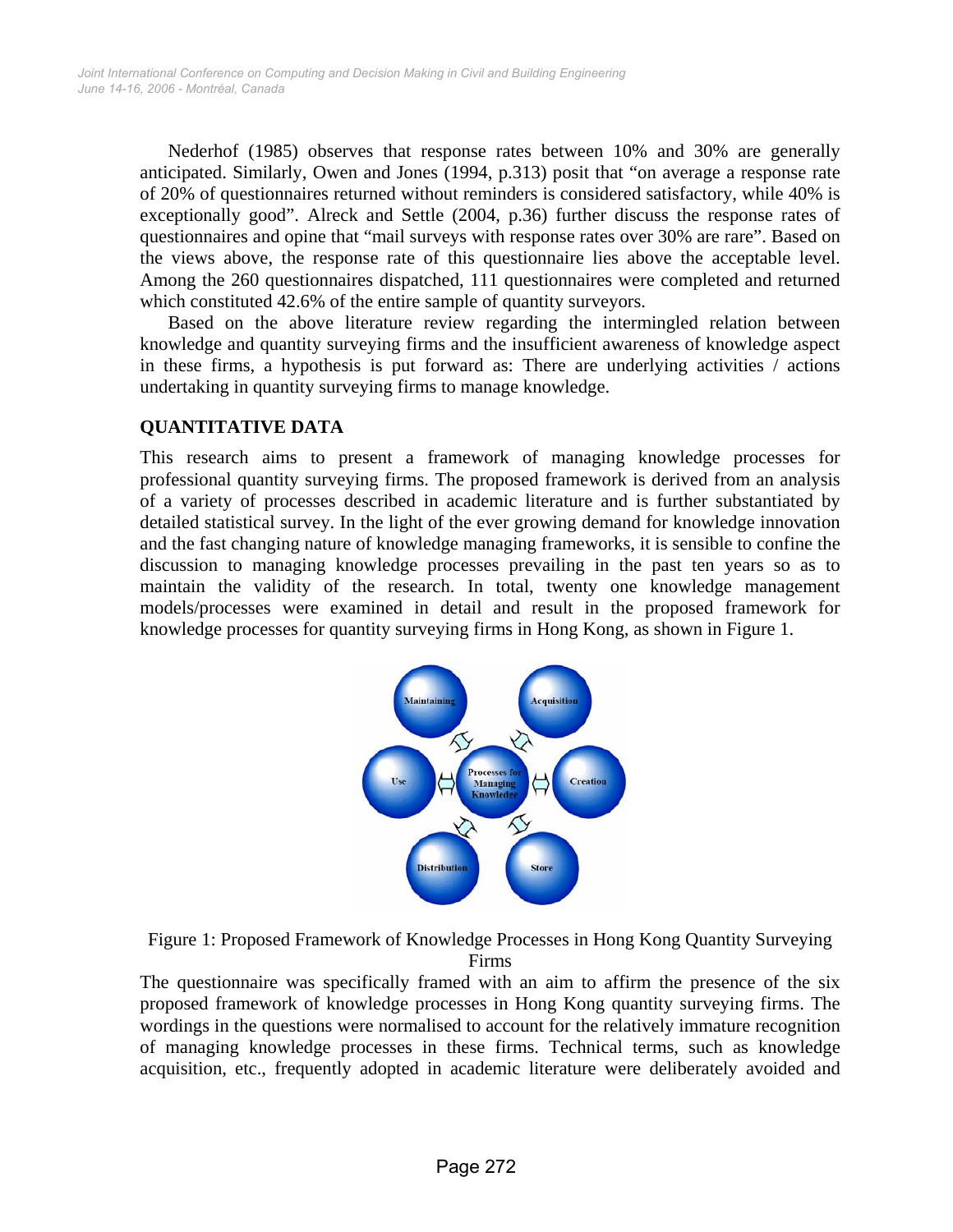replaced by easily comprehensible and lay descriptions of scenes and examples in their working environment. For example, broad questions, like "Do you find knowledge acquisition in your workplace?", clearly dropped out of the list. This was then transformed into discrete question items, including "What do you seek?", "Where can you find them", "How can you get them?", in a literally simple and direct format. Following this particular approach, a circle by a respondent on the affirmative responses for a question item would draw two inferences. This would not only represent his agreement with the statement, but also indicated that the relevant knowledge process, in the form of the behaviour, examples and scenes as posed in the question item, would be proved to exist in his workplace. Under this questionnaire setting, it is reasonably envisaged that as a derivative of the associated question items, the overall mean values of the knowledge processes, bear a larger representation than those of the individual question items. As opposed to the overall mean values of the knowledge processes, those of the individual question items merely give an indication of their validity.

| Knowledge<br>Processes           | <b>Purpose of Questions</b>                                                                                                                 | <b>Question Number</b> |
|----------------------------------|---------------------------------------------------------------------------------------------------------------------------------------------|------------------------|
|                                  | To indicate the attitudes towards time, cost and quality<br>in quantity surveying firms                                                     | 1, 2 & 3               |
|                                  | To indicate work load and time stress in quantity<br>surveying firms                                                                        | 4 & 5                  |
|                                  | To indicate job nature of quantity surveying discipline,<br>i.e. workers in a toy factory compared to workers with<br>decision making skill | 6                      |
|                                  | To indicate demand for new knowledge                                                                                                        | 7                      |
|                                  | To indicate the significance of knowledge in quantity<br>surveying firms                                                                    | 8                      |
|                                  | To test the research hypotheses: awareness of how to<br>manage knowledge is low in quantity surveying firms                                 | 9                      |
|                                  | To indicate where quantity surveying firms to acquire<br>knowledge and what kind of knowledge is acquired                                   | 10 & 11                |
| Knowledge<br>Acquisition         | To indicate how quantity surveying firms acquire<br>external knowledge and the reliance on external<br>knowledge                            | 12.13 & 14             |
|                                  | To indicate how quantity surveying firms acquire<br>internal knowledge                                                                      | 15.16 & 17             |
| Knowledge<br>Creation            | To indicate how knowledge is created                                                                                                        | 18 to 23               |
| Knowledge<br>Store               | To indicate how knowledge is stored                                                                                                         | 24 to 34               |
| Knowledge<br><b>Distribution</b> | To indicate how knowledge is disseminated                                                                                                   | 35 to 45               |
| Knowledge<br>Use                 | To indicate how knowledge is utilised                                                                                                       | 46 to 48               |
| Knowledge<br>Maintaining         | To indicate how knowledge is maintained                                                                                                     | 49 to 53               |

Table 1: Justification of Question Design

Table 1 summarises the question design of the knowledge process in the questionnaire. The mean value of each question was derived from the numerical responses of the question item under a 5-point Likert scale ( $5 =$  Strongly Agree,  $4 =$  Agree,  $3 =$  Neither Agree Nor Disagree, 2= Disagree,  $1 =$  Strongly Disagree). A threshold is set at point 3 (Neither Agree Nor Disagree) to determine the existence of a knowledge process. In other words, a knowledge process with an overall mean value above the threshold is taken to exist in their workplace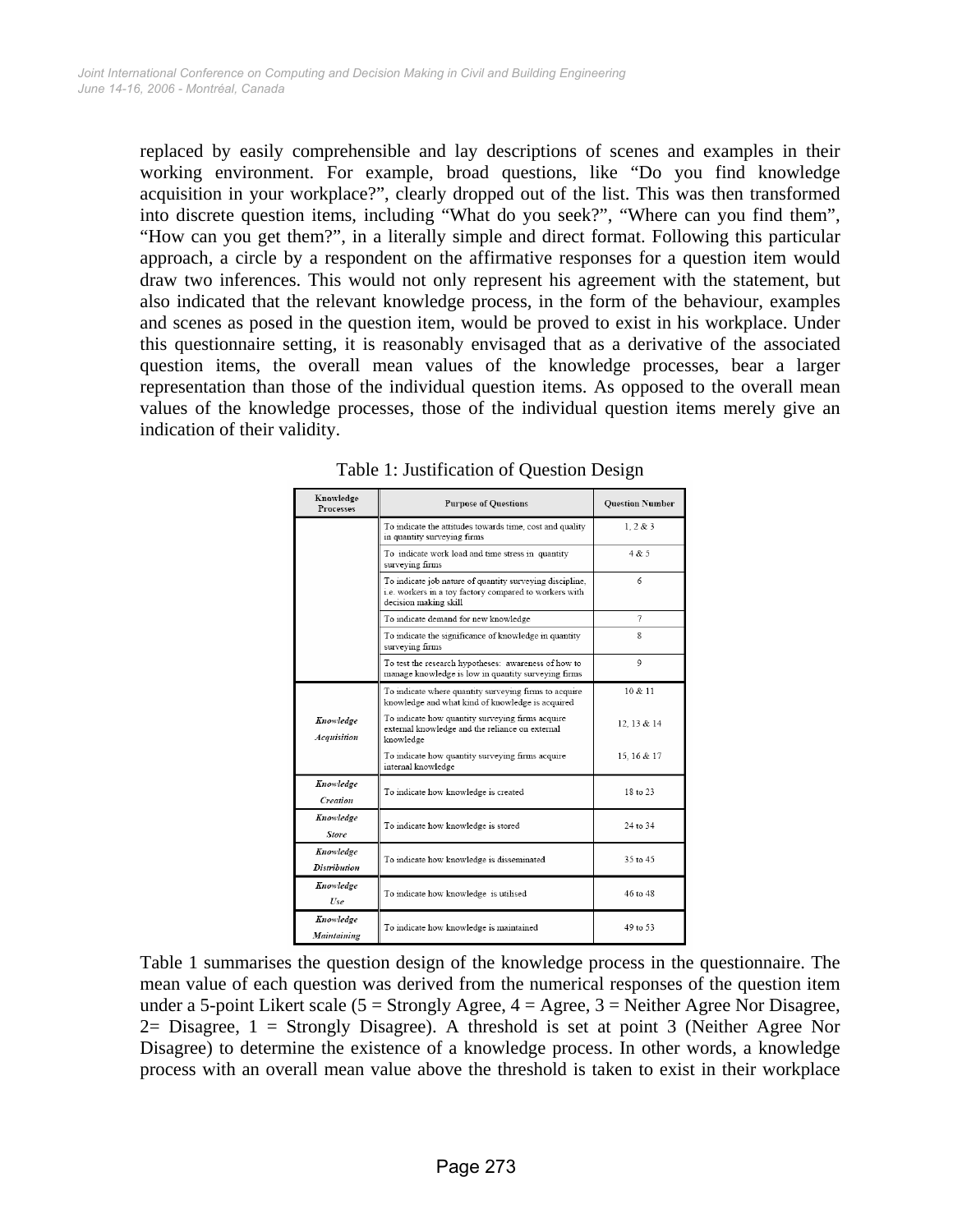and vice versa. In Table 2, five of the knowledge processes - Knowledge Creation, Knowledge Store, Knowledge Distribution, Knowledge Use and Knowledge Maintaining managed themselves above the threshold value whereas Knowledge Acquisition, with an overall mean value of 2.837, fell marginally below the passing point.

| <b>Knowledge Processes in Quantity Surveying Firms</b> | Mean Value |
|--------------------------------------------------------|------------|
| Knowledge acquisition occurs in my workplace           | 2.837      |
| Knowledge creation occurs in my workplace              | 3.555      |
| Knowledge store occurs in my workplace                 | 3492       |
| Knowledge distribution occurs in my workplace          | 3 0 5 9    |
| Knowledge use occurs in my workplace                   | 3 7 5 7    |
| Knowledge maintain occurs in my workplace              | 3 270      |

Table 2: Mean Values of the Six Proposed Knowledge Processes

At this point, the research hypothesis that presumes the existence of a possibility of deriving a framework of managing knowledge for professional quantity surveying firms has been proved to stand. The findings also affirm the essence of Knowledge Use to Hong Kong quantity surveying firms. This is consistent with the proposition of Hussein and Wahba (2003, p.246) that "value is only created when the knowledge is used".

The reliability of scale refers to a statistical concept that measures "how free it is from random errors and the degree to which the items that make up the scale 'hang together'" (Pallant, 2005, p.6 & 85). Peterson (2000, p.79) explains further that reliability is "the extent to which a scale produces identical results if a particular construct is measured repeatedly". In other words, it serves as an objective numerical indicator of the scale's "consistency or dependability in measuring whatever it is designed to measure" (Peterson, 2000, p.79). This technique is adopted as a quantitative reliability assurance of the result of this questionnaire. In general, internal consistency is a tool among academic scholars in reliability assessments of survey data. To turn this concept into a comparable numerical scale, it is commonly transformed into an index - Cronbach's coefficient alpha. In his literature, Nunnally (1978) recommends that survey data should satisfy a minimum alpha, 0.70, to ensure an acceptable data consistency. Higher value of Cronbach's coefficient alpha implies greater data reliability. The Cronbach's coefficient alpha of the 83 question items is 0.9078 which lies above 0.70.

## **ANALYSIS AND DISCUSSION**

#### **THE UNDERLYING ACTIVITIES ADOPTED TO MANAGE KNOWLEDGE**

## **Knowledge acquisition**

The degree of knowledge acquisition in quantity surveying firms lied unexpectedly below the passing point. This phenomenon may be attributed to the nature of knowledge which quantity surveying firms normally possess. Reference to personal experience, colleagues' experience and personal network remains the favourite mode of knowledge searches among quantity surveyors. Regarding the types of knowledge, cost data, forms of contracts and standard methods of measurement reportedly attract the most frequent visits by quantity surveyors in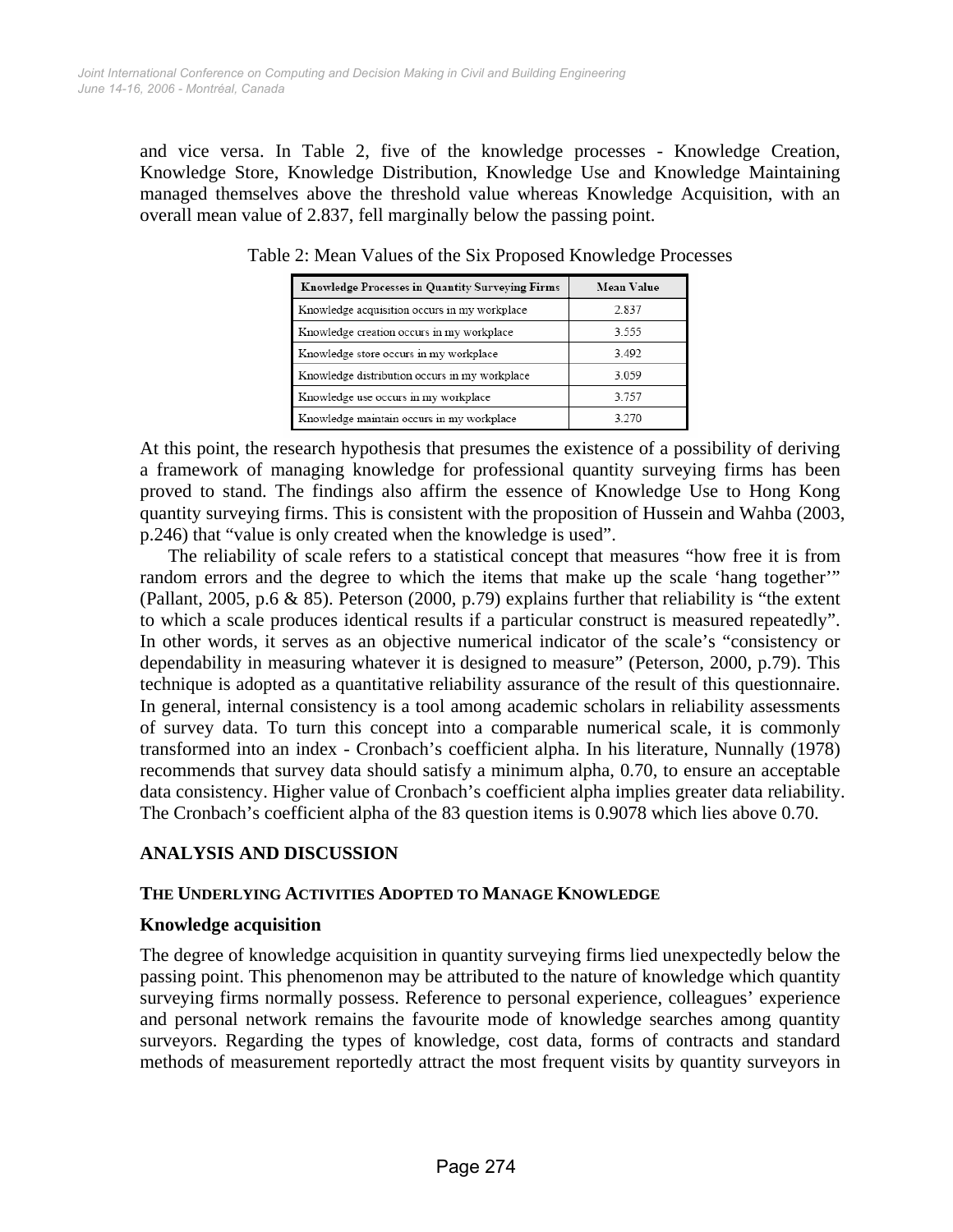their searches. In some other industries, staff recruitment is also considered capable of bringing surges of new knowledge into organisations. By contrast, this effect is probably dampened by the reluctance of the majority of Hong Kong quantity surveying firms to introduce experienced recruits. The anomaly is further aggravated in the light of a general lack of specifically assigned staff for knowledge acquisition from external sources. The unpopularity of these alternative modes of knowledge acquisition reflects a relatively low reliance on external knowledge by these firms. Other means of knowledge acquisition, such as job rotation, or records of knowledge by experienced or departing staff, are not better off and receive a similar degree of indifference from these firms. Despite this, quantity surveyors generally agree that they gain knowledge from reviews at the conclusion of projects.

#### **Knowledge creation**

Webber (1999, p.41) points out that "a new economy is emerging built on knowledge and innovation". In line with this assertion, Hong Kong quantity surveying firms are fostering a culture that facilities the creation of new personal and organisational knowledge. For instance, quantity surveyors are constantly encouraged to put forward more efficient alternative solutions and proposals for existing assignments and other work-related issues. In this way, existing knowledge would be further developed or even sublimated in the knowledge creation. Moreover, firms also encourage staff to identify their individual working practice and procedures as recommended practice for future use. Apart from these, analysis of precedents of successes and mistakes is revealed as a means of enriching organisational knowledge.

## **Knowledge store**

Speed of response is a distinct feature distinguishing a firm's competence from that of its competitors (Buckman, 2004). Hence a speedy and reliable knowledge retrieval system may somehow help improve an organisation's competitive strength. Knowledge in Hong Kong quantity surveying firms is arranged in quite a systematic form so that data and information are selected and organised before being stored. It is mainly stored either in paper documentation or by electronic means. Some are transformed into organisations' routines / procedures and memories in the human brain. Furthermore, knowledge, which is reduced into paper documentation, is generally made available to all staff instead of being personal documentaries. Regarding the dominance of these means, it is suggested that knowledge in quantity surveying firms is being transformed to explicit knowledge.

After all, this development in terms of on knowledge storage is not perfectly free of flaws and inevitably requires some protection. Explicit knowledge, which codified the organisational wisdom, is famous for its susceptibility to malicious damage and pirating by rivals. Therefore, quantity surveying firms often impose restricted access to confidential / sensitive information. However, security protection, such as in the form of records of access, rarely works its way into these firms' protection strategy. From the study, knowledge in Hong Kong quantity surveying firms is easily located by intended knowledge users.

#### **Knowledge distribution**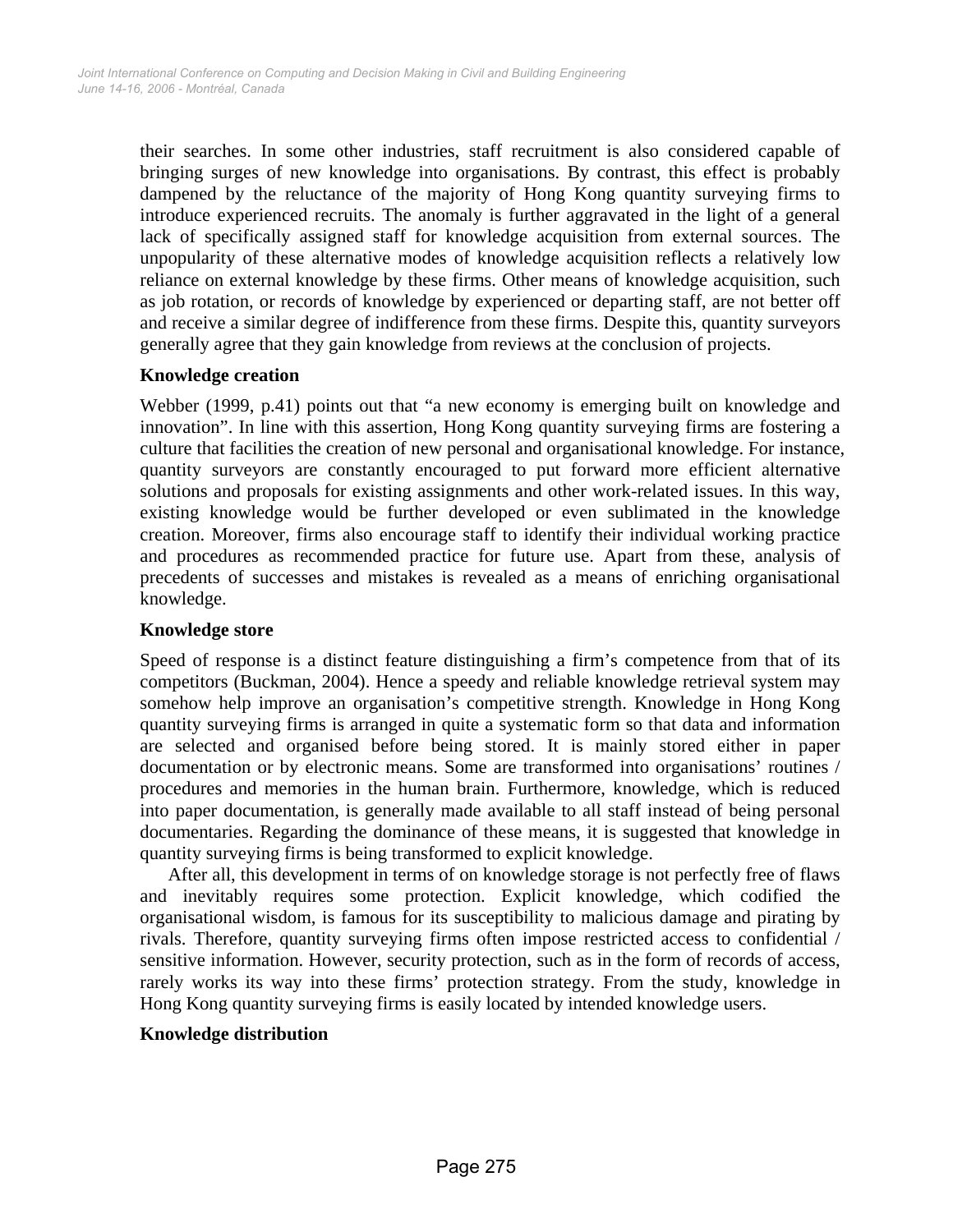Mobilisation of knowledge is also observed in quantity surveying firms. Mentoring ranks highest among the various methods of knowledge transfer. Other alternatives, such as the appointment of specific expertise to specific projects, daily interaction, electronic means and paper documentation, enjoy slightly less popularity. These findings in effect acknowledge the presence of tacit knowledge transfer. However, tacit knowledge can seldom be treated as the only object of knowledge transfer in the firms since only a few can survive by sole reliance on face-to-face knowledge transmission. Regarding knowledge sharing, financial incentives may arouse the interest of the staff in sharing.

Nevertheless, the findings suggest that neither monetary rewards to staff nor the incorporation of knowledge sharing into staff appraisals is put into play in Hong Kong quantity surveying firms. Besides this omission, the physical environment, such as office layout, is not specifically designed by quantity surveying firms to enhance knowledge sharing. In addition, the provision of remote access to organisational databases is still rare in quantity surveying firms. Ultimately, although knowledge in quantity surveying firms is generally accessible, there is ample room for development.

#### **Knowledge Use**

With regard to knowledge use, knowledge in quantity surveying firms is mostly used for problem solving. The purpose of product / service development is less frequently cited. Quite often, knowledge gained in previous projects is sought in order to be applied to current ones.

#### **Knowledge Maintain**

In light of the problem of obsolescent knowledge, about half of the quantity surveyors described regular updates and maintenance of validity of knowledge in their workplace. However paramount the need, a clear policy / strategy governing the ways in which knowledge should be handled is far from prevalent in the firms. The appointment of managers for knowledge aspects is only carried out by one third of the responding quantity surveyors. Despite the absence of such an appointment and policy, nearly half of the responding quantity surveyors can seek the necessary knowledge when they need it.

#### **REFERENCES**

- Alreck, P.L. and Settle, R.B. (2004). *The Survey Research Handbook*. Boston: McGraw-Hill/Irwin.
- Buckman, R.H. (2004). *Building a Knowledge-driven Organization*. New York: McGraw-Hill.

Drucker, P.F. (1993). *Post-capitalist Society*. Oxford: Butterworth Heinemann.

- Evans, C. (2003). *Managing for Knowledge: HR's Strategic Role*. Oxford: Butterworth-Heinemann.
- Fong, P.S.W. and Cao, Y. (2004). *Knowledge Management in General Practice Surveying Firms: Awareness and Practice*. RICS Foundation Research Paper Series. November, London: RICS Foundation.
- Gamble, P.R. (2001). *Knowledge Management: A State of the Art Guide*. London: Kogan Page.